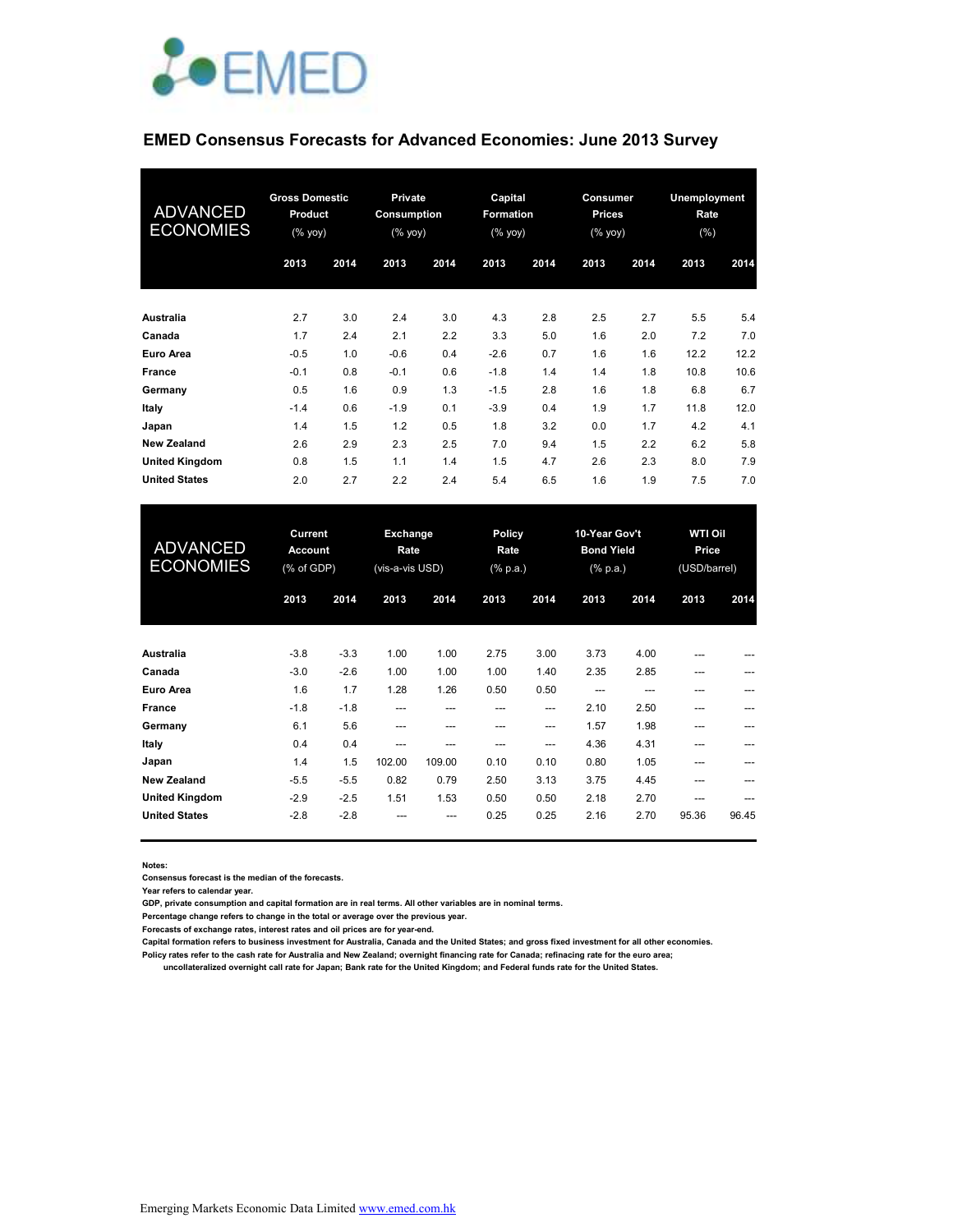

#### **EMED Consensus Forecasts for Emerging Markets: June 2013 Survey**

| <b>EMERGING</b><br><b>MARKETS</b> | <b>Gross Domestic</b><br>Product<br>$(% \mathsf{Y}\rightarrow \mathsf{Y})$ |      | Private<br>Consumption<br>(% уоу) |      | Fixed<br>Investment<br>(% yoy) |      | Consumer<br>Prices<br>(% yoy) |      | Unemployment<br>Rate<br>(% ) |       |
|-----------------------------------|----------------------------------------------------------------------------|------|-----------------------------------|------|--------------------------------|------|-------------------------------|------|------------------------------|-------|
|                                   | 2013                                                                       | 2014 | 2013                              | 2014 | 2013                           | 2014 | 2013                          | 2014 | 2013                         | 2014  |
| Argentina                         | 3.0                                                                        | 3.1  | 3.2                               | 3.0  | 1.8                            | 3.6  | 11.3                          | 12.8 | 7.3                          | 7.6   |
| <b>Brazil</b>                     | 3.1                                                                        | 3.8  | 3.2                               | 4.0  | 5.1                            | 6.0  | 5.7                           | 5.6  | 5.5                          | 5.2   |
| Chile                             | 4.9                                                                        | 4.9  | 5.2                               | 4.7  | 6.4                            | 3.8  | 2.7                           | 3.2  | 6.5                          | 6.4   |
| China                             | 7.9                                                                        | 7.9  | 8.5                               | 8.8  | 7.9                            | 8.0  | 3.0                           | 3.5  | 4.2                          | 4.1   |
| Colombia                          | 4.3                                                                        | 4.7  | 4.5                               | 4.8  | 8.0                            | 10.2 | 2.7                           | 3.2  | 10.1                         | 10.0  |
| <b>Czech Republic</b>             | 0.0                                                                        | 1.7  | 0.0                               | 1.6  | $-3.0$                         | 2.1  | 1.9                           | 1.9  | 7.6                          | 7.8   |
| <b>Hong Kong</b>                  | 3.2                                                                        | 4.0  | 4.0                               | 4.1  | 5.0                            | 5.8  | 4.0                           | 3.7  | 3.5                          | 3.3   |
| Hungary                           | 0.0                                                                        | 1.5  | $-0.2$                            | 0.9  | $-1.3$                         | 1.9  | 3.0                           | 3.1  | 11.0                         | 10.7  |
| India                             | 5.9                                                                        | 6.5  | 6.0                               | 6.6  | 5.8                            | 7.0  | 6.8                           | 6.4  | $---$                        | $---$ |
| Indonesia                         | 6.2                                                                        | 6.4  | 5.3                               | 5.5  | 8.7                            | 7.4  | 5.3                           | 5.2  | 6.2                          | 6.0   |
| <b>Malaysia</b>                   | 5.0                                                                        | 5.3  | 6.5                               | 5.7  | 7.5                            | 8.0  | 2.1                           | 2.6  | 3.1                          | 3.0   |
| <b>Mexico</b>                     | 3.4                                                                        | 4.0  | 3.2                               | 3.9  | 4.2                            | 5.8  | 3.8                           | 3.6  | 4.8                          | 4.5   |
| <b>Philippines</b>                | 5.8                                                                        | 6.2  | 6.0                               | 5.7  | 9.0                            | 8.2  | 3.5                           | 4.0  | 7.0                          | 6.7   |
| Poland                            | 1.4                                                                        | 2.5  | 1.0                               | 2.0  | $-0.6$                         | 2.2  | 1.5                           | 2.4  | 12.0                         | 11.4  |
| Russia                            | 3.3                                                                        | 3.7  | 4.3                               | 4.9  | 5.4                            | 6.4  | 6.4                           | 6.0  | 6.0                          | 5.7   |
| Singapore                         | 2.3                                                                        | 3.7  | 3.2                               | 3.5  | 4.4                            | 5.3  | 3.7                           | 3.1  | 2.0                          | 2.0   |
| South Korea                       | 2.8                                                                        | 3.7  | 2.5                               | 3.0  | 2.4                            | 3.5  | 2.2                           | 2.8  | 3.3                          | 3.3   |
| Taiwan                            | 3.0                                                                        | 4.0  | 1.7                               | 2.5  | 3.8                            | 4.6  | 1.6                           | 1.9  | 4.2                          | 4.1   |
| <b>Thailand</b>                   | 4.7                                                                        | 4.8  | 4.4                               | 4.0  | 8.6                            | 7.0  | 3.1                           | 3.2  | 0.7                          | 0.7   |
| Turkey                            | 4.0                                                                        | 4.5  | 3.1                               | 4.2  | 5.2                            | 6.9  | 6.9                           | 6.4  | 9.1                          | 8.8   |

|                       | Money     |                | <b>Merchandise</b> |      | <b>Merchandise</b> |      | Current        |        | Exchange        |      |
|-----------------------|-----------|----------------|--------------------|------|--------------------|------|----------------|--------|-----------------|------|
| EMERGING              | Supply M2 |                | <b>Exports</b>     |      | <b>Imports</b>     |      | <b>Account</b> |        | Rate            |      |
| <b>MARKETS</b>        |           | (%             |                    | (%   | $(%$ (% yoy)       |      | (% of GDP)     |        | (vis-a-vis USD) |      |
|                       | 2013      | 2014           | 2013               | 2014 | 2013               | 2014 | 2013           | 2014   | 2013            | 2014 |
|                       |           |                |                    |      |                    |      |                |        |                 |      |
|                       |           |                |                    |      |                    |      |                |        |                 |      |
| Argentina             | 28.8      | 25.0           | 6.6                | 4.5  | 7.7                | 6.0  | 0.3            | $-0.2$ | 5.72            | 6.45 |
| <b>Brazil</b>         | 14.0      | 13.5           | 3.3                | 5.6  | 6.6                | 7.0  | $-2.8$         | $-2.9$ | 2.00            | 2.05 |
| Chile                 | 11.7      | 13.8           | 6.9                | 5.7  | 8.1                | 5.0  | $-3.7$         | $-3.3$ | 483             | 501  |
| China                 | 13.0      | 12.6           | 9.5                | 9.3  | 9.2                | 10.0 | 2.6            | 2.5    | 6.10            | 6.00 |
| Colombia              | 14.7      | 14.5           | 6.4                | 7.7  | 7.5                | 10.1 | $-2.9$         | $-2.9$ | 1835            | 1870 |
| <b>Czech Republic</b> | ---       | $\overline{a}$ | 0.4                | 6.4  | $-0.2$             | 5.5  | $-2.1$         | $-2.1$ | 20.6            | 19.8 |
| <b>Hong Kong</b>      | 8.0       | 7.4            | 7.0                | 8.0  | 7.4                | 7.4  | 3.7            | 4.5    | 7.77            | 7.80 |
| Hungary               | 4.5       | 4.9            | 1.5                | 4.3  | 1.7                | 4.5  | 1.8            | 1.8    | 237             | 234  |
| India                 | 15.0      | 16.0           | 10.0               | 13.4 | 10.0               | 13.0 | $-3.9$         | $-3.6$ | 53.6            | 52.0 |
| Indonesia             | 15.0      | 11.8           | 7.0                | 10.0 | 9.0                | 9.5  | $-2.2$         | $-1.8$ | 9688            | 9600 |
| <b>Malaysia</b>       | 9.6       | 10.0           | 5.3                | 9.0  | 6.6                | 10.2 | 6.9            | 6.0    | 3.00            | 3.00 |
| <b>Mexico</b>         | 11.2      | 12.5           | 5.9                | 8.0  | 6.5                | 6.5  | $-1.0$         | $-1.4$ | 12.2            | 12.3 |
| <b>Philippines</b>    | 9.7       | 9.9            | 6.5                | 7.8  | 6.5                | 8.0  | 2.7            | 2.6    | 40.8            | 40.5 |
| Poland                | 6.8       | 8.8            | 2.8                | 4.6  | 0.1                | 4.3  | $-2.9$         | $-3.0$ | 3.28            | 3.30 |
| <b>Russia</b>         | 15.0      | 15.0           | 2.5                | 2.6  | 7.5                | 7.3  | 3.0            | 1.6    | 31.2            | 31.9 |
| Singapore             | 7.5       | 6.8            | 3.4                | 7.0  | 3.2                | 4.6  | 17.3           | 18.0   | 1.23            | 1.20 |
| <b>South Korea</b>    | 6.8       | 8.0            | 4.2                | 7.0  | 4.5                | 6.7  | 2.9            | 2.7    | 1085            | 1066 |
| Taiwan                | 4.8       | 5.2            | 4.6                | 6.9  | 4.8                | 8.0  | 8.7            | 8.1    | 29.4            | 28.9 |
| <b>Thailand</b>       | 11.5      | 10.0           | 7.5                | 10.0 | 7.6                | 10.0 | 1.4            | 1.0    | 29.8            | 29.3 |
| Turkey                | 13.3      | 15.0           | 6.8                | 6.3  | 6.3                | 6.4  | $-6.8$         | $-6.8$ | 1.80            | 1.81 |
|                       |           |                |                    |      |                    |      |                |        |                 |      |

#### **Notes:**

**Consensus forecast is the median of the forecasts.**

**Year refers to calendar year except for India for which fiscal year (April to March) is used. GDP, private consumption and fixed investment are in real terms. All other variables are in nominal terms.**

Percentage change refers to change in the total or average over the previous year, except for money supply growth which is<br>based on year-end figures.<br>Forecasts of exchange rates and interest rates are for year-end.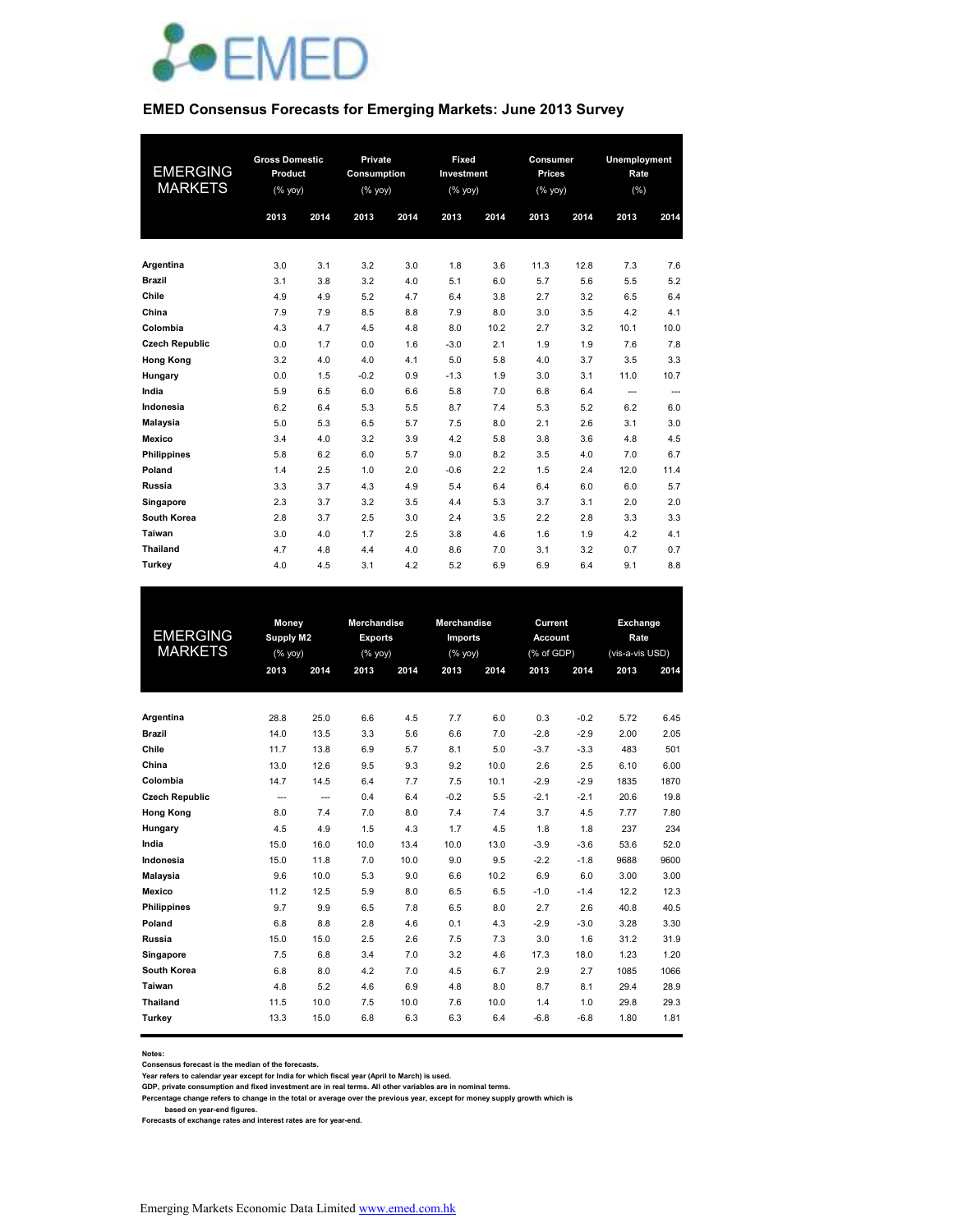

### **EMED Consensus Forecasts for the United States: June 2013 Survey**

| <b>UNITED STATES</b>                              | <b>Gross Domestic</b><br>Product<br>(% yoy) |            | Consumer<br><b>Prices</b><br>(% yoy) |            | <b>UNITED STATES</b>                                      | <b>Gross Domestic</b><br>Product<br>$(\%$ yoy) |             | Consumer<br>Prices<br>(% |             |
|---------------------------------------------------|---------------------------------------------|------------|--------------------------------------|------------|-----------------------------------------------------------|------------------------------------------------|-------------|--------------------------|-------------|
|                                                   | 2013                                        | 2014       | 2013                                 | 2014       |                                                           | 2013                                           | 2014        | 2013                     | 2014        |
|                                                   |                                             |            |                                      |            |                                                           |                                                |             |                          |             |
| <b>ABN AMRO</b>                                   | 2.0                                         | 3.0        | 1.5                                  | 1.8        | <b>KBL</b>                                                | 1.6                                            | n.a.        | 2.1                      | n.a.        |
| <b>Action Economics</b>                           | 2.0                                         | 2.9        | 1.5                                  | 2.3        | KCIC                                                      | 1.4                                            | 2.8         | 1.7                      | 2.0         |
| <b>AIB Global Treasury</b>                        | 2.1                                         | 2.8        | 1.5                                  | 1.7        | <b>Kiel Economics</b>                                     | 1.5                                            | n.a.        | 1.9                      | n.a.        |
| Allianz                                           | 1.8<br>1.8                                  | 2.4<br>2.4 | 1.7<br>1.6                           | 2.1<br>1.9 | Korea Investment & Securities<br><b>Mesirow Financial</b> | 2.1<br>1.8                                     | n.a.<br>2.4 | 1.8<br>1.5               | n.a.<br>1.5 |
| <b>Bank Julius Baer</b><br><b>Bank of Ireland</b> | 2.0                                         | n.a.       | 1.8                                  | n.a.       | <b>Moody's Analytics</b>                                  | 2.0                                            | 3.4         | 1.7                      | 2.1         |
| <b>Barclays Capital</b>                           | 1.8                                         | 2.3        | 1.6                                  | 2.2        | Morgan Keegan                                             | 2.1                                            | 2.5         | 2.1                      | 2.1         |
| <b>BayernLB</b>                                   | 2.1                                         | 2.5        | 1.6                                  | 2.2        | <b>Mortgage Bankers Association</b>                       | 2.2                                            | 2.4         | 1.9                      | 2.1         |
| <b>BBVA</b>                                       | 1.8                                         | 2.3        | 2.1                                  | 2.2        | <b>NAR</b>                                                | 2.1                                            | 3.0         | 2.3                      | 3.4         |
| <b>Berenberg Capital Markets</b>                  | 1.7                                         | n.a.       | 1.6                                  | n.a.       | <b>National Bank of Canada</b>                            | 1.8                                            | 2.7         | 1.3                      | 1.7         |
| <b>BHF Bank</b>                                   | 2.0                                         | 2.8        | 1.5                                  | 1.9        | <b>Natixis</b>                                            | 1.7                                            | 2.3         | 1.4                      | 2.0         |
| <b>BMO Capital Markets</b>                        | 2.2                                         | 3.2        | 1.4                                  | 1.7        | <b>NIESR</b>                                              | 2.2                                            | 2.3         | 1.4                      | 1.7         |
| <b>BNP Paribas</b>                                | 2.3                                         | 2.9        | 1.3                                  | 1.4        | <b>NLI Research Institute</b>                             | 1.9                                            | 2.6         | 1.4                      | 1.7         |
| <b>BWC Capital Markets</b>                        | 2.3                                         | n.a.       | 2.0                                  | n.a.       | Nordea                                                    | 1.9                                            | 2.8         | 1.6                      | 2.4         |
| <b>Capital Economics</b>                          | 2.0                                         | 2.5        | 1.4                                  | 1.7        | <b>Northern Trust</b>                                     | 2.2                                            | n.a.        | 1.7                      | n.a.        |
| <b>CIBC World Markets</b>                         | 1.9                                         | 3.3        | 1.7                                  | 2.3        | <b>OCBC Bank</b>                                          | 2.0                                            | n.a.        | 1.7                      | n.a.        |
| <b>Comerica Bank</b>                              | 1.9                                         | 2.7        | 1.5                                  | 1.8        | <b>Phatra Securities</b>                                  | 2.0                                            | n.a.        | 2.1                      | n.a.        |
| Commerzbank                                       | 2.0                                         | 2.8        | 1.5                                  | 1.9        | <b>PNC</b>                                                | 1.9                                            | 2.4         | 1.5                      | 2.3         |
| <b>Credit Agricole</b>                            | 2.0                                         | 2.7        | 1.7                                  | 1.8        | Prometeia                                                 | 2.0                                            | 2.5         | 1.5                      | 1.9         |
| <b>Credit Suisse</b>                              | 1.8                                         | 2.3        | 1.4                                  | 1.5        | <b>Raymond James</b>                                      | 1.9                                            | 2.7         | 1.3                      | 1.7         |
| Daiwa Institute of Research                       | 2.1                                         | 2.7        | 2.1                                  | 2.2        | <b>Renaissance Capital</b>                                | 2.1                                            | n.a.        | 2.0                      | n.a.        |
| Danske Bank                                       | 1.9                                         | 2.7        | 1.6                                  | 1.6        | <b>ROBECO</b>                                             | 2.1                                            | n.a.        | 2.0                      | n.a.        |
| <b>DBS Bank</b>                                   | 1.6                                         | 2.2        | 1.6                                  | 2.0        | <b>Royal Bank of Canada</b>                               | 2.0                                            | 2.9         | 1.8                      | 1.9         |
| Deka Bank                                         | 2.1<br>2.1                                  | 2.5<br>2.8 | 1.8                                  | 2.2<br>2.0 | <b>Schroders</b>                                          | 2.1<br>2.1                                     | 2.7<br>2.7  | 1.6                      | 1.6<br>2.1  |
| Desjardins<br><b>DIW</b>                          | 1.6                                         | 1.9        | 1.6<br>1.8                           | 1.8        | <b>Scotia Capital</b><br><b>Societe Generale</b>          | 2.1                                            | 3.0         | 1.5<br>1.5               | 1.7         |
| DnB NOR                                           | 2.2                                         | n.a.       | 1.5                                  | n.a.       | <b>Standard &amp; Poor's</b>                              | 2.5                                            | 3.2         | 1.4                      | 1.8         |
| DZ Bank                                           | 2.0                                         | 3.0        | 2.1                                  | 2.7        | <b>Standard Chartered</b>                                 | 2.1                                            | 3.0         | 1.6                      | 1.9         |
| <b>Erste Group Bank AG</b>                        | 2.0                                         | n.a.       | 1.7                                  | n.a.       | <b>TD Economics</b>                                       | 1.9                                            | 3.0         | 2.3                      | 2.3         |
| <b>Experian Economics</b>                         | 1.9                                         | 2.8        | 1.3                                  | 1.8        | <b>UniCredit Group</b>                                    | 2.1                                            | 2.6         | 2.3                      | 2.5         |
| <b>Fannie Mae</b>                                 | 1.8                                         | 2.5        | 1.4                                  | 1.5        | <b>UOB</b>                                                | 1.5                                            | n.a.        | 2.6                      | n.a.        |
| <b>First Trust Advisors</b>                       | 2.1                                         | 3.0        | 1.8                                  | 3.0        |                                                           |                                                |             |                          |             |
| <b>Freddie Mac</b>                                | 2.8                                         | 3.5        | 2.0                                  | 2.0        |                                                           |                                                |             |                          |             |
| Handelsbanken                                     | 2.2                                         | 2.6        | 1.5                                  | 2.3        | <b>CONSENSUS</b>                                          |                                                |             |                          |             |
| <b>IFO Munich Institute</b>                       | 2.3                                         | n.a.       | 2.2                                  | n.a.       | <b>Median</b>                                             | 2.0                                            | 2.7         | 1.6                      | 1.9         |
| ING                                               | 1.6                                         | 2.4        | 1.6                                  | 1.8        | Mean                                                      | 2.0                                            | 2.7         | 1.7                      | 2.0         |
| Intesa Sanpaolo                                   | 1.7                                         | 2.3        | 1.4                                  | 2.0        | High                                                      | 2.8                                            | 3.5         | 2.6                      | 3.4         |
| <b>ITOCHU Institute</b>                           | 1.9                                         | 2.4        | 1.0                                  | 1.9        | Low                                                       | 1.4                                            | 1.9         | 1.0                      | 1.4         |
| <b>KBC</b>                                        | 2.1                                         | 2.7        | 1.3                                  | 1.9        | <b>Standard Deviation</b>                                 | 0.2                                            | 0.3         | 0.3                      | 0.4         |
| Continues in the next column                      |                                             |            |                                      |            |                                                           |                                                |             |                          |             |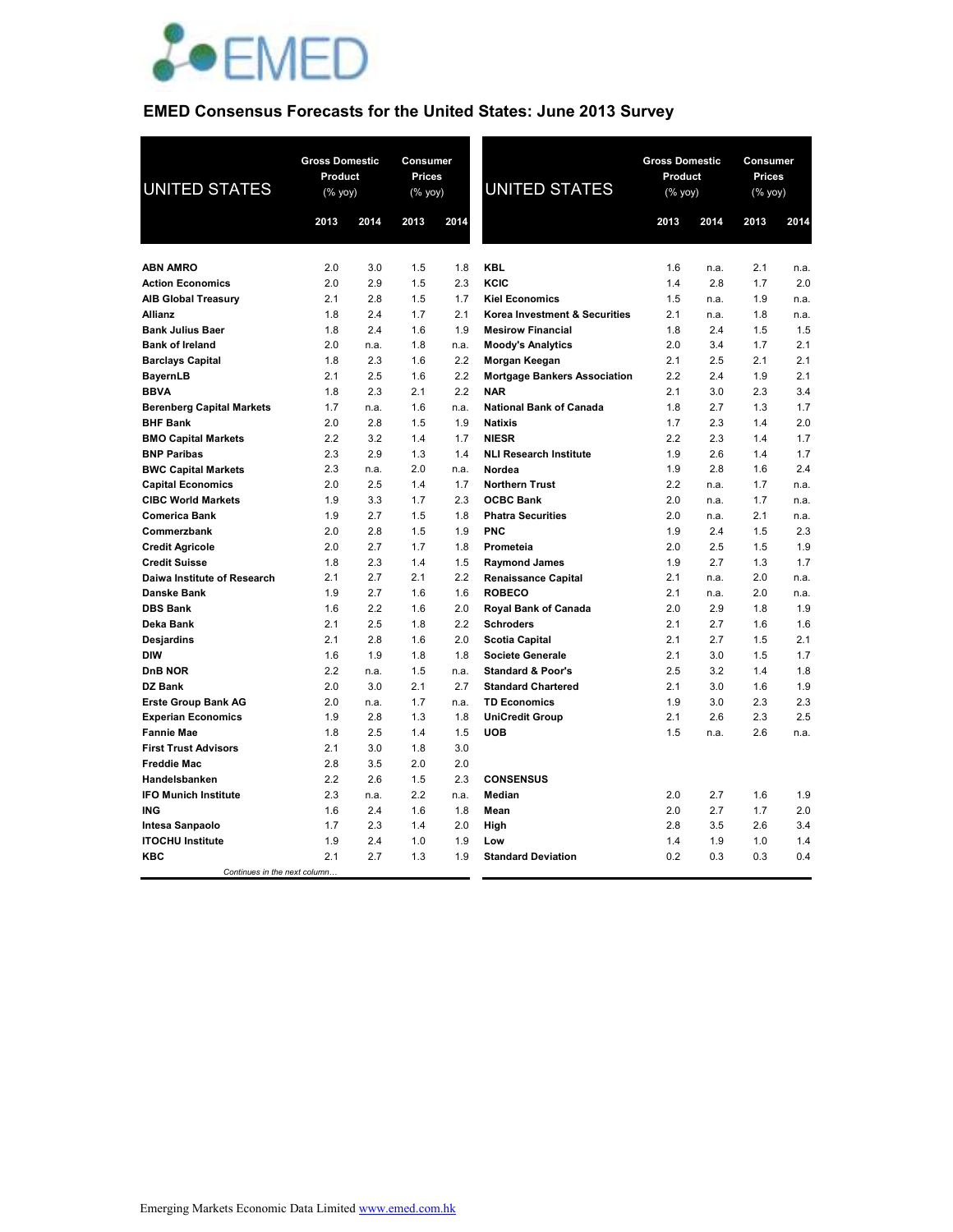

## **EMED Consensus Forecasts for the Euro Area: June 2013 Survey**

| <b>EURO AREA</b>                                       | <b>Gross Domestic</b><br>Product<br>$(\%$ yoy) |        | Consumer<br><b>Prices</b><br>(% yoy) | 2014 | <b>EURO AREA</b>                | <b>Gross Domestic</b><br>Product<br>$(\%$ yoy) | 2014   | <b>Consumer</b><br><b>Prices</b><br>(% yoy) | 2014 |
|--------------------------------------------------------|------------------------------------------------|--------|--------------------------------------|------|---------------------------------|------------------------------------------------|--------|---------------------------------------------|------|
|                                                        | 2013                                           | 2014   | 2013                                 |      |                                 | 2013                                           |        | 2013                                        |      |
|                                                        |                                                |        |                                      |      |                                 |                                                |        |                                             |      |
| <b>ABN AMRO</b>                                        | $-0.5$                                         | 1.0    | 1.6                                  | 1.2  | <b>KBC</b>                      | $-0.6$                                         | 1.1    | 1.2                                         | 1.6  |
| <b>Action Economics</b>                                | $-0.4$                                         | 1.0    | 1.7                                  | 1.8  | <b>KBL</b>                      | 0.1                                            | n.a.   | 1.8                                         | n.a. |
| <b>AIB Global Treasury</b>                             | $-0.5$                                         | 1.2    | 1.6                                  | 1.5  | KCIC                            | $-0.4$                                         | 0.0    | 1.5                                         | 1.5  |
| <b>Allianz</b>                                         | $-0.2$                                         | 1.5    | 1.4                                  | 1.5  | <b>Kiel Economics</b>           | 0.3                                            | n.a.   | 1.9                                         | n.a. |
| <b>Bank Julius Baer</b>                                | $-0.6$                                         | 1.0    | 1.3                                  | 1.4  | Korea Investment & Securities   | 0.2                                            | n.a.   | 1.6                                         | n.a. |
| <b>Bank of Ireland</b>                                 | $-0.4$                                         | n.a.   | 1.6                                  | n.a. | Monte Dei Paschi Di Siena       | $-0.6$                                         | 1.0    | 1.5                                         | 1.6  |
| <b>Barclays Capital</b>                                | $-0.4$                                         | 1.4    | 1.5                                  | 1.4  | <b>Natixis</b>                  | $-0.7$                                         | 0.6    | 1.5                                         | 1.6  |
| <b>BayernLB</b>                                        | $-0.6$                                         | 0.9    | 1.6                                  | 1.6  | <b>NIESR</b>                    | $-0.4$                                         | 0.9    | 1.9                                         | 1.6  |
| <b>BBVA</b>                                            | $-0.1$                                         | 1.0    | 1.6                                  | 1.5  | <b>NLI Research Institute</b>   | $-0.6$                                         | 1.0    | 1.5                                         | 1.6  |
| <b>Berenberg Capital Markets</b>                       | 0.6                                            | n.a.   | 2.1                                  | n.a. | Nordea                          | $-0.8$                                         | 1.0    | 1.4                                         | 1.5  |
| <b>BHF Bank</b>                                        | $-0.4$                                         | 1.0    | 1.5                                  | 1.8  | <b>OCBC Bank</b>                | $-0.5$                                         | n.a.   | 1.6                                         | n.a. |
| <b>BMO Capital Markets</b>                             | $-0.7$                                         | 0.7    | 1.4                                  | 1.6  | <b>Phatra Securities</b>        | $-0.1$                                         | n.a.   | 1.8                                         | n.a. |
| <b>BNP Paribas</b>                                     | $-0.8$                                         | 0.7    | 1.4                                  | 1.2  | Prometeia                       | $-0.7$                                         | 0.7    | 1.6                                         | 1.8  |
| <b>Capital Economics</b>                               | $-1.5$                                         | $-1.0$ | 1.5                                  | 1.0  | <b>Renaissance Capital</b>      | 0.0                                            | n.a.   | 1.7                                         | n.a. |
| <b>CIBC World Markets</b>                              | $-0.7$                                         | 1.2    | 2.1                                  | 2.2  | <b>ROBECO</b>                   | 0.3                                            | n.a.   | 1.7                                         | n.a. |
| Commerzbank                                            | $-0.6$                                         | 0.7    | 1.5                                  | 1.7  | <b>Roubini Global Economics</b> | $-0.6$                                         | n.a.   | 1.7                                         | n.a. |
| <b>Credit Agricole</b>                                 | $-0.4$                                         | 1.1    | 1.7                                  | 1.7  | <b>Roval Bank of Canada</b>     | $-0.3$                                         | 1.0    | 1.8                                         | 1.6  |
| <b>Credit Suisse</b>                                   | 0.0                                            | 1.5    | 1.3                                  | 1.3  | <b>Schroders</b>                | $-0.7$                                         | 0.6    | 1.3                                         | 1.3  |
| Danske Bank                                            | $-0.4$                                         | 1.2    | 1.7                                  | 1.6  | <b>Scotia Capital</b>           | $-0.7$                                         | 0.7    | 1.4                                         | 1.6  |
| <b>DBS Bank</b>                                        | $-0.6$                                         | 0.1    | 1.5                                  | 1.9  | <b>Societe Generale</b>         | $-0.8$                                         | 0.4    | 1.5                                         | 1.4  |
| Deka Bank                                              | $-0.4$                                         | 0.9    | 1.5                                  | 1.6  | <b>Standard Chartered</b>       | $-0.5$                                         | 1.3    | 1.7                                         | 1.5  |
| <b>DIW</b>                                             | $-0.3$                                         | 1.0    | 1.8                                  | 2.0  | <b>TD Economics</b>             | $-0.1$                                         | 1.2    | 1.8                                         | 1.6  |
| DnB NOR                                                | 0.4                                            | n.a.   | 1.1                                  | n.a. | <b>UniCredit Group</b>          | 0.1                                            | 1.2    | 2.0                                         | 1.8  |
| DZ Bank                                                | $-0.5$                                         | 1.1    | 1.8                                  | 2.0  |                                 |                                                |        |                                             |      |
| <b>Erste Group Bank AG</b>                             | 0.5                                            | n.a.   | 1.7                                  | n.a. |                                 |                                                |        |                                             |      |
| <b>ETLA</b>                                            | $-0.5$                                         | 0.9    | 1.8                                  | 1.7  | <b>CONSENSUS</b>                |                                                |        |                                             |      |
| <b>EUROFER</b>                                         | $-0.1$                                         | 1.3    | 1.9                                  | 1.7  | <b>Median</b>                   | $-0.4$                                         | 1.0    | 1.6                                         | 1.6  |
| <b>Freddie Mac</b>                                     | 0.3                                            | 1.5    | 2.2                                  | 1.9  | Mean                            | $-0.4$                                         | 0.9    | 1.6                                         | 1.6  |
| Handelsbanken                                          | $-0.6$                                         | 1.0    | 1.7                                  | 1.7  | High                            | 0.6                                            | 1.5    | 2.2                                         | 2.2  |
| <b>ING</b>                                             | $-0.6$                                         | 0.9    | 1.7                                  | 1.7  | Low                             | $-1.5$                                         | $-1.0$ | 1.1                                         | 1.0  |
| <b>Intesa Sanpaolo</b><br>Continues in the next column | $-0.3$                                         | 1.0    | 1.8                                  | 1.7  | <b>Standard Deviation</b>       | 0.4                                            | 0.4    | 0.2                                         | 0.2  |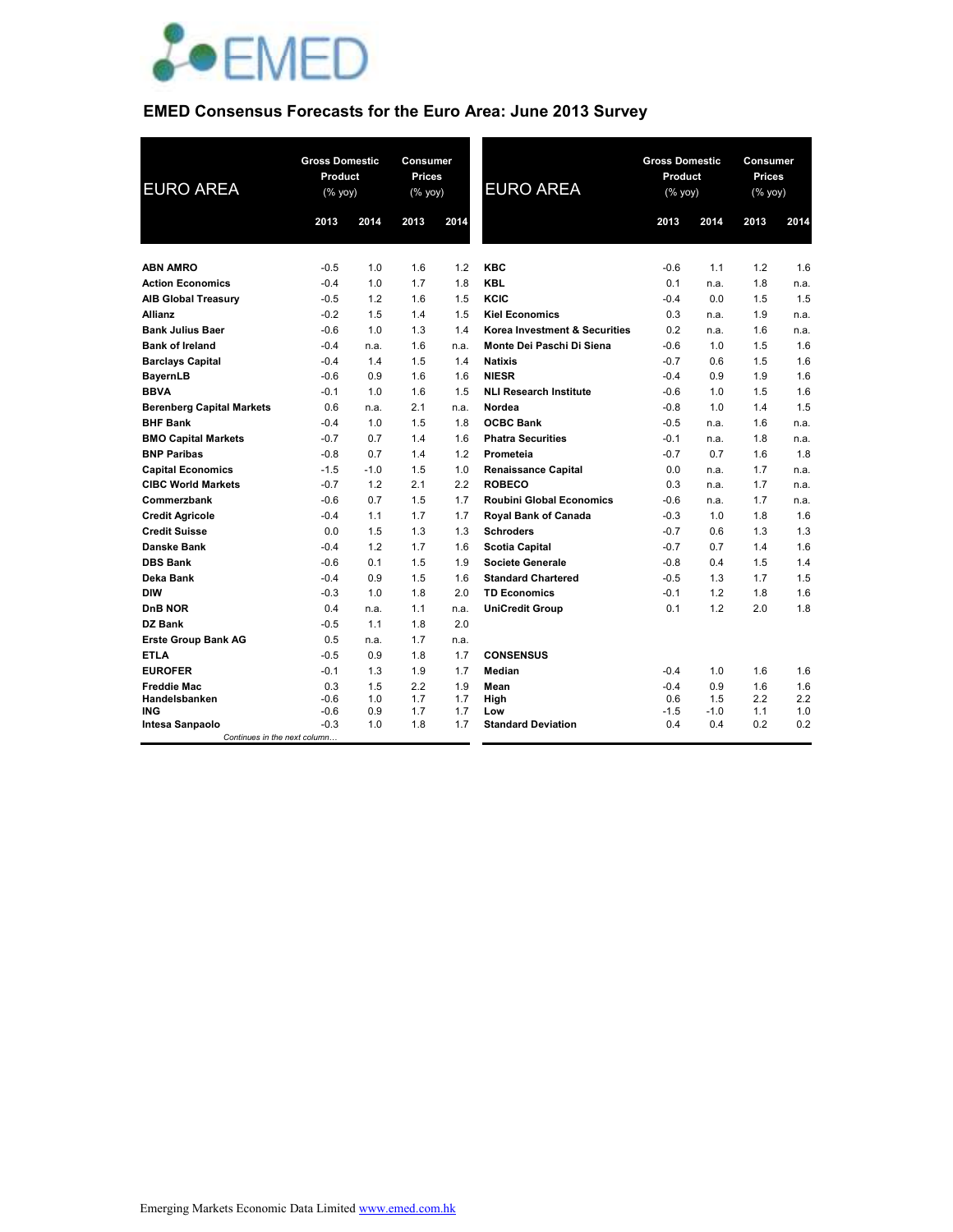

### **EMED Consensus Forecasts for Japan: June 2013 Survey**

| <b>JAPAN</b>                     | <b>Gross Domestic</b><br>Product<br>(% yoy) |      | Consumer<br><b>Prices</b><br>$(% \mathsf{Y}^{\prime }\mathsf{Y}^{\prime }\mathsf{Y}^{\prime })$ |      | <b>JAPAN</b>                    | <b>Gross Domestic</b><br>Product<br>(% yoy) |      | Consumer<br><b>Prices</b><br>$(% \mathsf{Y}^{\prime }\mathsf{Y}^{\prime }\mathsf{Y}^{\prime })$ |      |
|----------------------------------|---------------------------------------------|------|-------------------------------------------------------------------------------------------------|------|---------------------------------|---------------------------------------------|------|-------------------------------------------------------------------------------------------------|------|
|                                  | 2013                                        | 2014 | 2013                                                                                            | 2014 |                                 | 2013                                        | 2014 | 2013                                                                                            | 2014 |
|                                  |                                             |      |                                                                                                 |      |                                 |                                             |      |                                                                                                 |      |
| <b>ABN AMRO</b>                  | 1.9                                         | 2.1  | $-0.2$                                                                                          | 0.6  | <b>ITOCHU Institute</b>         | 1.9                                         | 1.6  | 0.0                                                                                             | 2.3  |
| <b>Action Economics</b>          | 1.3                                         | 1.3  | 0.1                                                                                             | 1.5  | <b>JCER</b>                     | 1.3                                         | n.a. | 0.4                                                                                             | n.a. |
| <b>AIB Global Treasury</b>       | 0.1                                         | 1.0  | 0.7                                                                                             | 2.0  | <b>KBC</b>                      | 1.1                                         | 1.6  | 0.1                                                                                             | 0.9  |
| <b>Allianz</b>                   | 0.9                                         | 1.5  | 0.1                                                                                             | 2.3  | KCIC                            | 1.0                                         | 1.6  | $-0.1$                                                                                          | 2.3  |
| <b>Bank Julius Baer</b>          | 1.4                                         | 1.8  | 0.4                                                                                             | 0.8  | <b>Kiel Economics</b>           | 1.5                                         | n.a. | $-0.3$                                                                                          | n.a. |
| Bank of Tokyo-Mitsubishi UFJ     | 1.3                                         | n.a. | 0.0                                                                                             | n.a. | Korea Investment & Securities   | 1.2                                         | n.a. | $-0.2$                                                                                          | n.a. |
| <b>Barclays Capital</b>          | 1.9                                         | 2.2  | 0.0                                                                                             | 2.3  | <b>Mizuho Securities</b>        | 0.9                                         | 1.6  | 0.1                                                                                             | 2.3  |
| <b>BayernLB</b>                  | 1.3                                         | 1.2  | 0.0                                                                                             | 1.6  | <b>Moody's Analytics</b>        | 1.4                                         | 2.0  | 0.2                                                                                             | 1.7  |
| <b>BBVA</b>                      | 1.7                                         | 1.7  | 0.1                                                                                             | 0.7  | <b>Natixis</b>                  | 1.9                                         | 1.1  | $-0.2$                                                                                          | 2.0  |
| <b>Berenberg Capital Markets</b> | 0.8                                         | n.a. | 0.2                                                                                             | n.a. | <b>NIESR</b>                    | 2.0                                         | 2.0  | $-0.1$                                                                                          | 1.3  |
| <b>BHF Bank</b>                  | 1.8                                         | 2.1  | 0.0                                                                                             | 0.8  | <b>NLI Research Institute</b>   | 1.8                                         | 1.0  | 0.1                                                                                             | 2.1  |
| <b>BMO Capital Markets</b>       | 1.3                                         | 1.4  | $-0.5$                                                                                          | 1.7  | Nordea                          | 1.4                                         | 1.1  | 0.4                                                                                             | 0.8  |
| <b>BNP Paribas</b>               | 1.5                                         | 1.1  | $-0.1$                                                                                          | 2.2  | <b>OCBC Bank</b>                | 3.2                                         | n.a. | 0.1                                                                                             | n.a. |
| <b>BWC Capital Markets</b>       | 1.5                                         | n.a. | 0.4                                                                                             | n.a. | <b>Phatra Securities</b>        | 1.3                                         | n.a. | $-0.1$                                                                                          | n.a. |
| <b>Capital Economics</b>         | 0.9                                         | 1.1  | $-0.3$                                                                                          | 2.5  | Prometeia                       | 2.5                                         | 3.0  | 0.7                                                                                             | 1.5  |
| <b>CIBC World Markets</b>        | 1.2                                         | 2.0  | 0.5                                                                                             | 1.2  | <b>ROBECO</b>                   | 1.4                                         | n.a. | 0.0                                                                                             | n.a. |
| Commerzbank                      | 1.1                                         | 1.3  | 0.2                                                                                             | 1.5  | <b>Roubini Global Economics</b> | 1.9                                         | 0.7  | 0.3                                                                                             | 1.6  |
| <b>Credit Agricole</b>           | 1.6                                         | 1.6  | 0.2                                                                                             | 2.3  | <b>Royal Bank of Scotland</b>   | 1.1                                         | 1.1  | $-0.1$                                                                                          | 1.6  |
| <b>Credit Suisse</b>             | 1.6                                         | 1.3  | 0.2                                                                                             | 2.6  | <b>Schroders</b>                | 1.6                                         | 1.7  | $-0.2$                                                                                          | 2.0  |
| Daiwa Institute of Research      | 3.1                                         | 0.7  | 0.3                                                                                             | 2.9  | <b>Scotia Capital</b>           | 1.4                                         | 1.5  | 0.7                                                                                             | 1.2  |
| <b>Danske Bank</b>               | 1.6                                         | 1.1  | 0.2                                                                                             | 2.1  | <b>Societe Generale</b>         | 2.4                                         | 2.1  | $-0.2$                                                                                          | 2.2  |
| <b>DBS Bank</b>                  | 1.8                                         | 0.9  | 0.0                                                                                             | 2.0  | <b>Standard Chartered</b>       | 1.9                                         | 1.1  | 0.2                                                                                             | 1.9  |
| Deka Bank                        | 1.3                                         | 0.3  | $-0.3$                                                                                          | 2.0  | <b>TD Economics</b>             | 1.0                                         | 1.2  | 0.3                                                                                             | 0.3  |
| <b>DIW</b>                       | 0.6                                         | 1.0  | 0.0                                                                                             | 0.4  | <b>UOB</b>                      | 0.5                                         | n.a. | 0.3                                                                                             | n.a. |
| <b>DnB NOR</b>                   | 1.1                                         | n.a. | $-0.1$                                                                                          | n.a. |                                 |                                             |      |                                                                                                 |      |
| <b>DZ Bank</b>                   | 2.0                                         | 1.8  | $-0.1$                                                                                          | 1.5  |                                 |                                             |      |                                                                                                 |      |
| <b>Erste Group Bank AG</b>       | 1.5                                         | n.a. | 0.0                                                                                             | n.a. | <b>CONSENSUS</b>                |                                             |      |                                                                                                 |      |
| <b>Experian Economics</b>        | 0.3                                         | 1.9  | $-0.5$                                                                                          | 1.3  | <b>Median</b>                   | 1.4                                         | 1.5  | 0.0                                                                                             | 1.7  |
| <b>Freddie Mac</b>               | 0.7                                         | 0.7  | 0.0                                                                                             | 0.2  | Mean                            | 1.4                                         | 1.5  | 0.1                                                                                             | 1.6  |
| <b>IFO Munich Institute</b>      | 1.5                                         | n.a. | 0.1                                                                                             | n.a. | High                            | 3.2                                         | 3.0  | 0.7                                                                                             | 2.9  |
| <b>ING</b>                       | 1.4                                         | n.a. | $-0.1$                                                                                          | n.a. | Low                             | 0.1                                         | 0.3  | $-0.5$                                                                                          | 0.2  |
| <b>Intesa Sanpaolo</b>           | 0.9                                         | 1.8  | $-0.2$                                                                                          | 1.3  | <b>Standard Deviation</b>       | 0.6                                         | 0.5  | 0.3                                                                                             | 0.7  |
| Continues in the next column     |                                             |      |                                                                                                 |      |                                 |                                             |      |                                                                                                 |      |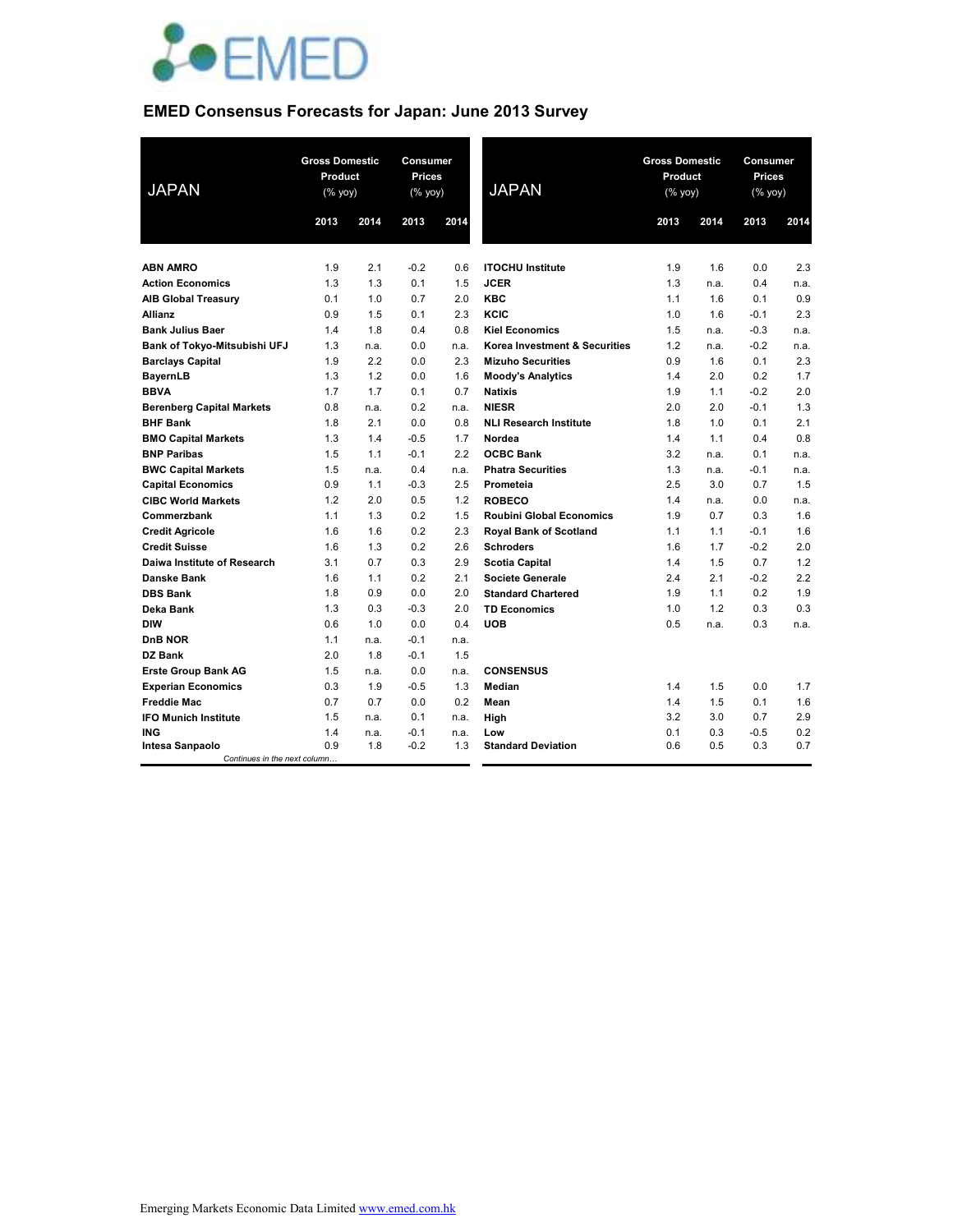

# **EMED Consensus Forecasts for China: June 2013 Survey**

| <b>CHINA</b>                     |      | <b>Gross Domestic</b><br>Product<br>$(% \mathsf{Y}^{\prime }\mathsf{Y}^{\prime }\mathsf{Y}^{\prime })$ |      | Consumer<br><b>Prices</b><br>(% yoy) | <b>CHINA</b>                    | <b>Gross Domestic</b><br>Product<br>(% yoy) |      | Consumer<br><b>Prices</b><br>(% yoy) |      |
|----------------------------------|------|--------------------------------------------------------------------------------------------------------|------|--------------------------------------|---------------------------------|---------------------------------------------|------|--------------------------------------|------|
|                                  | 2013 | 2014                                                                                                   | 2013 | 2014                                 |                                 | 2013                                        | 2014 | 2013                                 | 2014 |
| <b>ABN AMRO</b>                  | 8.0  | 8.0                                                                                                    | 3.0  | 4.1                                  | <b>ING</b>                      | 7.8                                         | 7.8  | 3.0                                  | 3.0  |
| <b>Action Economics</b>          | 7.8  | 8.0                                                                                                    | 3.1  | 3.6                                  | Intesa Sanpaolo                 | 7.9                                         | 8.1  | 2.8                                  | 3.4  |
| <b>Allianz</b>                   | 7.8  | 7.5                                                                                                    | 2.9  | 2.5                                  | <b>JP Morgan</b>                | 7.8                                         | 7.9  | 2.9                                  | 3.6  |
| <b>ANZ</b>                       | 7.8  | 7.8                                                                                                    | 3.0  | 3.0                                  | <b>KBC</b>                      | 7.6                                         | 7.4  | 3.2                                  | 3.5  |
| <b>Bank Julius Baer</b>          | 7.5  | 8.0                                                                                                    | 2.6  | 3.0                                  | KCIC                            | 7.5                                         | 7.5  | 2.8                                  | 3.4  |
| <b>Bank of East Asia</b>         | 8.0  | 8.2                                                                                                    | 3.0  | 3.6                                  | <b>Kiel Economics</b>           | 8.0                                         | n.a. | 2.5                                  | n.a. |
| <b>Barclays Capital</b>          | 7.9  | 8.1                                                                                                    | 3.0  | 3.5                                  | Korea Investment & Securities   | 8.2                                         | n.a. | 3.0                                  | n.a. |
| <b>BBVA</b>                      | 8.0  | 8.0                                                                                                    | 3.0  | 4.0                                  | <b>Moody's Analytics</b>        | 7.6                                         | 7.7  | 3.8                                  | 3.5  |
| <b>Berenberg Capital Markets</b> | 8.2  | n.a.                                                                                                   | 3.5  | n.a.                                 | <b>Natixis</b>                  | 7.9                                         | 7.7  | 3.3                                  | 3.9  |
| <b>BMO Capital Markets</b>       | 7.9  | 8.3                                                                                                    | 2.7  | 3.8                                  | <b>NIESR</b>                    | 7.8                                         | 7.4  | 2.3                                  | 2.9  |
| <b>BNP Paribas</b>               | 7.6  | 7.3                                                                                                    | 2.9  | 3.2                                  | <b>NLI Research Institute</b>   | 7.8                                         | 7.9  | 2.7                                  | 3.3  |
| <b>BWC Capital Markets</b>       | 8.5  | n.a.                                                                                                   | 4.0  | n.a.                                 | Nordea                          | 7.8                                         | 8.2  | 4.0                                  | 4.2  |
| <b>Capital Economics</b>         | 8.0  | 7.5                                                                                                    | 3.0  | 4.0                                  | <b>OCBC Bank</b>                | 8.0                                         | n.a. | 2.3                                  | n.a. |
| <b>CICC</b>                      | 7.7  | n.a.                                                                                                   | 2.9  | n.a.                                 | <b>Renaissance Capital</b>      | 7.5                                         | n.a. | 2.8                                  | n.a. |
| Commerzbank                      | 7.5  | 7.5                                                                                                    | 3.5  | 4.0                                  | <b>ROBECO</b>                   | 8.3                                         | n.a. | 3.4                                  | n.a. |
| <b>Credit Agricole</b>           | 8.0  | 7.8                                                                                                    | 3.0  | 3.7                                  | <b>Roubini Global Economics</b> | 7.6                                         | 6.5  | 3.2                                  | 2.9  |
| <b>Credit Suisse</b>             | 8.0  | 8.2                                                                                                    | 3.2  | 4.3                                  | <b>Royal Bank of Scotland</b>   | 8.4                                         | 8.4  | 2.9                                  | 3.2  |
| Daiwa Institute of Research      | 7.8  | 7.5                                                                                                    | 3.3  | 4.3                                  | <b>Schroders</b>                | 7.8                                         | 8.0  | 3.2                                  | 3.3  |
| Danske Bank                      | 8.2  | 8.3                                                                                                    | 2.7  | 3.1                                  | <b>Scotia Capital</b>           | 7.9                                         | 8.0  | 3.3                                  | 3.9  |
| <b>DBS Bank</b>                  | 8.0  | 8.5                                                                                                    | 3.5  | 3.5                                  | <b>Societe Generale</b>         | 7.6                                         | 7.2  | 2.6                                  | 2.5  |
| Deka Bank                        | 7.7  | 7.8                                                                                                    | 2.5  | 2.7                                  | <b>Standard Chartered</b>       | 7.7                                         | 7.5  | 3.2                                  | 4.7  |
| <b>DIW</b>                       | 8.6  | 8.0                                                                                                    | 2.8  | 3.7                                  | <b>UniCredit Group</b>          | 8.2                                         | 8.0  | 3.1                                  | 3.5  |
| DnB NOR                          | 7.5  | n.a.                                                                                                   | 4.0  | n.a.                                 |                                 |                                             |      |                                      |      |
| <b>DZ Bank</b>                   | 8.0  | 8.5                                                                                                    | 3.0  | 4.0                                  |                                 |                                             |      |                                      |      |
| <b>Emerging Advisors Group</b>   | 7.5  | n.a.                                                                                                   | 3.0  | n.a.                                 | <b>CONSENSUS</b>                |                                             |      |                                      |      |
| <b>Erste Group Bank AG</b>       | 8.0  | 8.5                                                                                                    | 3.0  | n.a.                                 | Median                          | 7.9                                         | 8.0  | 3.0                                  | 3.5  |
| <b>Experian Economics</b>        | 7.8  | 8.3                                                                                                    | 2.5  | 3.8                                  | Mean                            | 7.9                                         | 7.9  | 3.1                                  | 3.5  |
| <b>Freddie Mac</b>               | 8.1  | 7.8                                                                                                    | 3.2  | 4.2                                  | High                            | 8.6                                         | 8.5  | 4.0                                  | 4.7  |
| Handelsbanken                    | 7.5  | 7.5                                                                                                    | 3.5  | 3.2                                  | Low                             | 7.5                                         | 6.5  | 2.3                                  | 2.5  |
| <b>ICBC</b> International        | 7.9  | 8.0                                                                                                    | 3.1  | 3.7                                  | <b>Standard Deviation</b>       | 0.3                                         | 0.4  | 0.4                                  | 0.5  |
| Continues in the next column     |      |                                                                                                        |      |                                      |                                 |                                             |      |                                      |      |